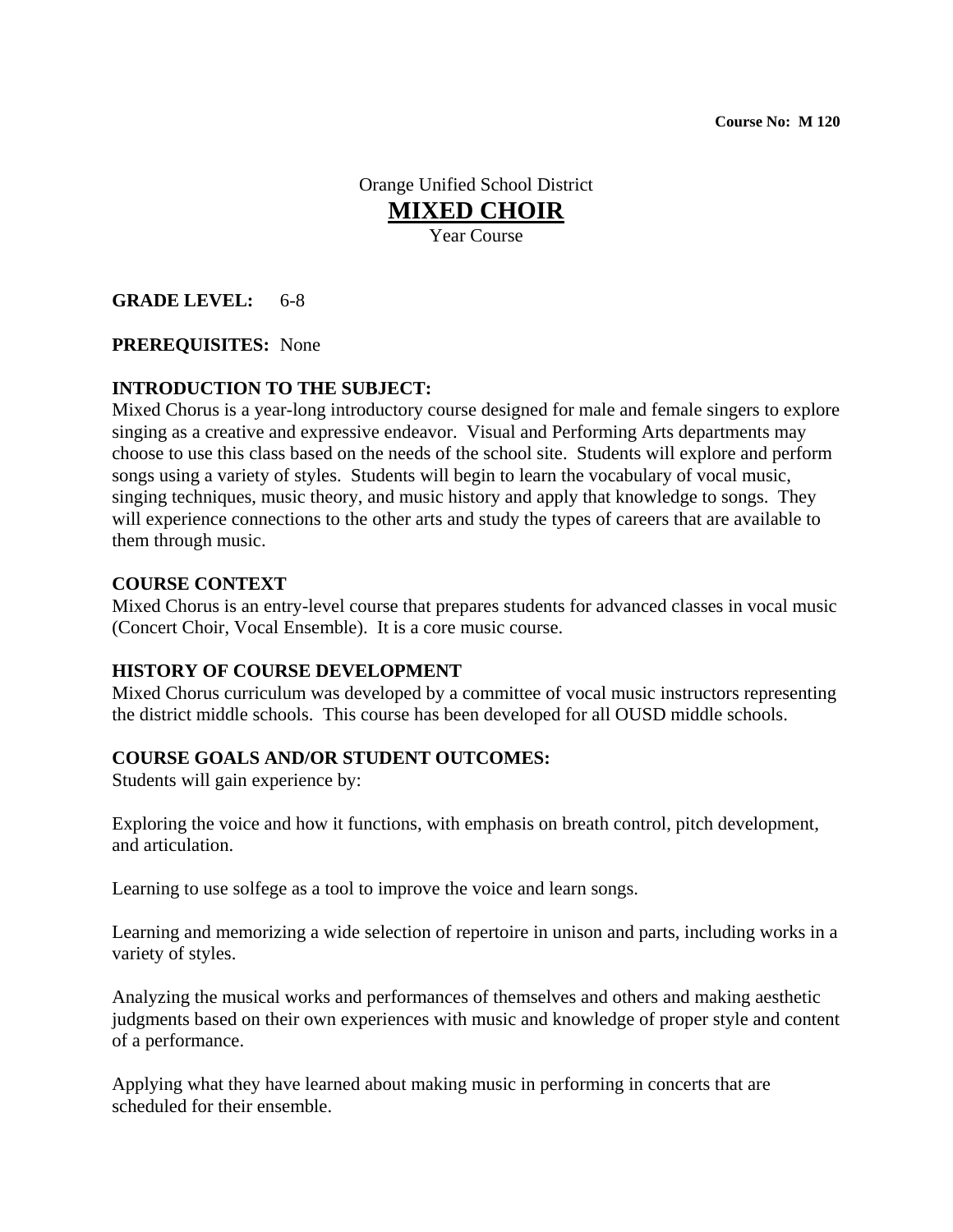Mixed Chorus Page 2

#### **COURSE OBJECTIVES:**

# **BY THE END OF THE COURSE THE STUDENT WILL BE ABLE TO:**

Meet the following Music Standards, Grades 6-8 Proficient from the Visual and Performing Arts Content Standards for California Public Schools, Kindergarten through Grade Twelve:

# ARTISTIC PERCEPTION

*Processing, analyzing, and responding to sensory information through the language and skills unique to music* (Standard 1.0, Grades 6-8 Proficient). *Students listen to, analyze, and describe music using music terminology.*

Students will analyze and compare the use of music elements in unison, and two-part choral repertoire.

Students will sight-read simple melodic lines accurately using solfege, or other approved sightreading techniques.

Students will analyze the music of themselves and others using expressive devices and musical elements used in a varied repertoire of music.

#### CREATIVE PERCEPTION

*Creating, performing, and participation in music.* (Standard 2.0, Grades 6-8 Proficient). *Students develop vocal music skills in order to perform a varied repertoire of music.* 

Students will sing a repertoire of vocal literature from various genres, styles, and cultures with expression, technical accuracy, tonal quality, vowel shape, and articulation in their ensemble.

Students will sing music written in unison and two-parts with and without accompaniment.

Students will sing in small ensembles with one or two on a part.

# HISTORICAL AND CULTURAL CONTEXT

*Understanding music in relation to history and culture.* (Standard 3.0, Grades 6-8 Proficient). *Students analyze the role of music in past and present cultures throughout the world, noting cultural diversity as it relates to music, musicians, and composers.*

Students will, using their current repertoire, identify a music genre of the United States.

Students will perform music from various cultures and time periods.

Students will, using their current repertoire, identify and describe distinguishing characteristics of music genres and styles from a variety of cultures.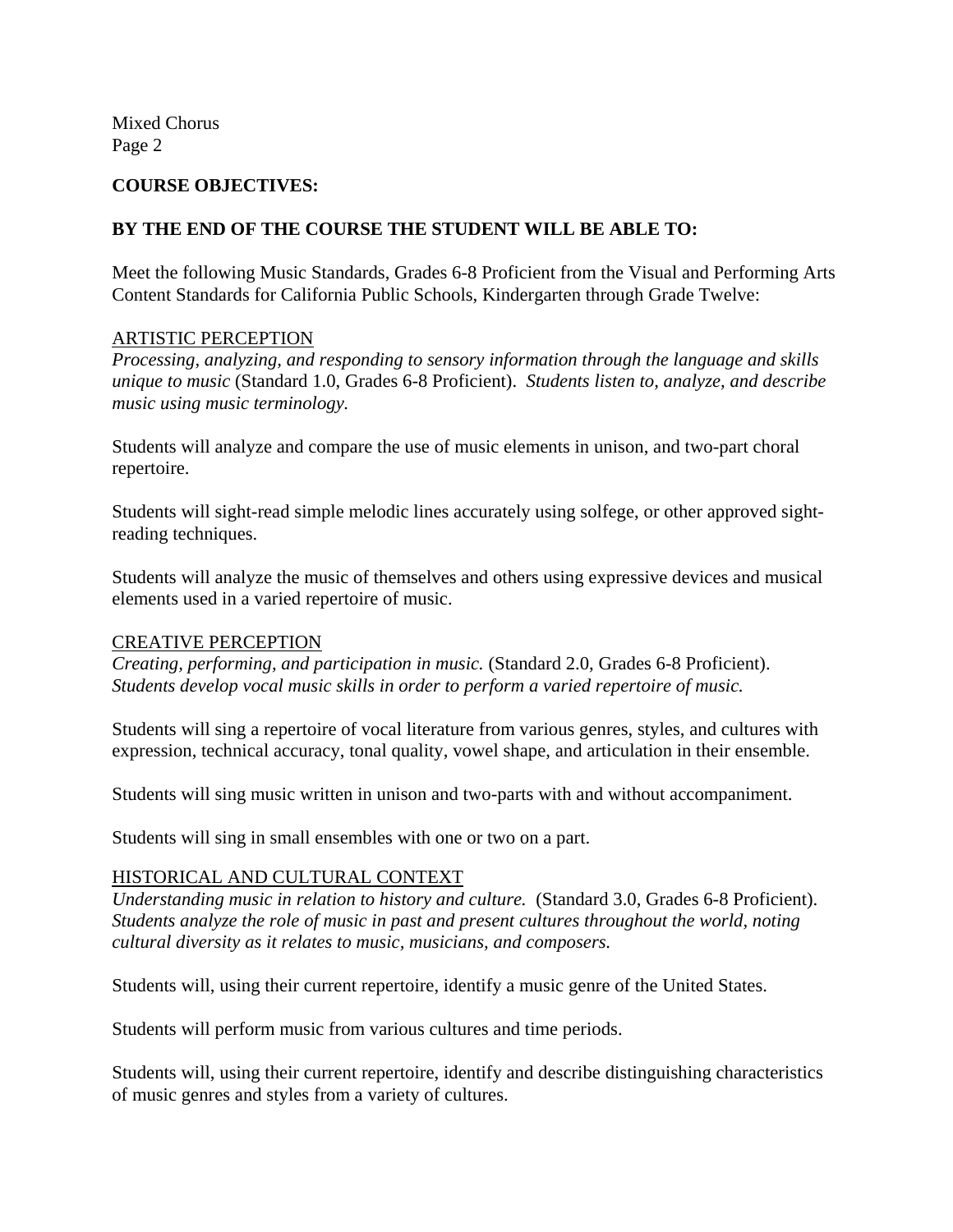Mixed Chorus Page 3

### AESTHETIC VALUING

*Responding to, analyzing, and making judgments about works in music.* (Standard 4.0, Grades 6-8 Proficient). *Students critically assess and analyze works of music and the performance of musicians based on the elements of music, aesthetic qualities and human responses.*

Students will develop specific criteria for making informed critical evaluations of the quality and effectiveness of music performances and compositions.

Students will, using the evaluation criteria, evaluate their own performance and the performance of others' ensembles, both professional and amateur.

### CONNECTIONS, RELATIONSHIPS, AND APPLICATIONS

*Connecting and applying what is learned in music in other art forms, subject areas, and careers*  (Standards 5.0, Grades 6-8 Proficient). *They develop competencies and creative skills in problem solving and communication that contribute to lifelong learning and career skills.*

Students will identify and describe the function of music for the individual and others outside of school.

Students will identify various careers for musicians.

# **COURSE OVERVIEW AND APPROXIMATE UNIT TIME ALLOTMENTS:**

| UNIT |                                             |                                |                                   | WEEKS          |
|------|---------------------------------------------|--------------------------------|-----------------------------------|----------------|
| 1.   | Basics of Vocalizing and Basic Music Theory |                                |                                   |                |
|      | A.                                          | The basics of sound production |                                   | Week 1 Ongoing |
|      |                                             | 1.                             | Breathing: Concepts and exercises |                |
|      |                                             | 2.                             | Posture                           |                |
|      |                                             | 3.                             | Phonation                         |                |
|      | <b>B.</b>                                   | <b>Musical Elements</b>        |                                   | Week 1 Ongoing |
|      |                                             | 1.                             | Pitch                             |                |
|      |                                             | 2.                             | Rhythm                            |                |
|      |                                             | 3.                             | Harmony                           |                |
|      |                                             | 4.                             | <b>Texture</b>                    |                |
|      |                                             | 5.                             | Tempo and dynamics                |                |
|      |                                             | 6.                             | Timbre                            |                |
|      | $\mathcal{C}$ .                             | <b>Music Reading</b>           |                                   | Week 1 Ongoing |
|      |                                             | 1.                             | Solfege/Numbers                   |                |
|      |                                             | 2.                             | Beginning Theory                  |                |
|      | D.                                          | Vocabulary/terminology         |                                   | Week 1 Ongoing |
|      |                                             | 1.                             | Common                            |                |
|      |                                             | 2.                             | Uncommon                          |                |
|      |                                             |                                |                                   |                |